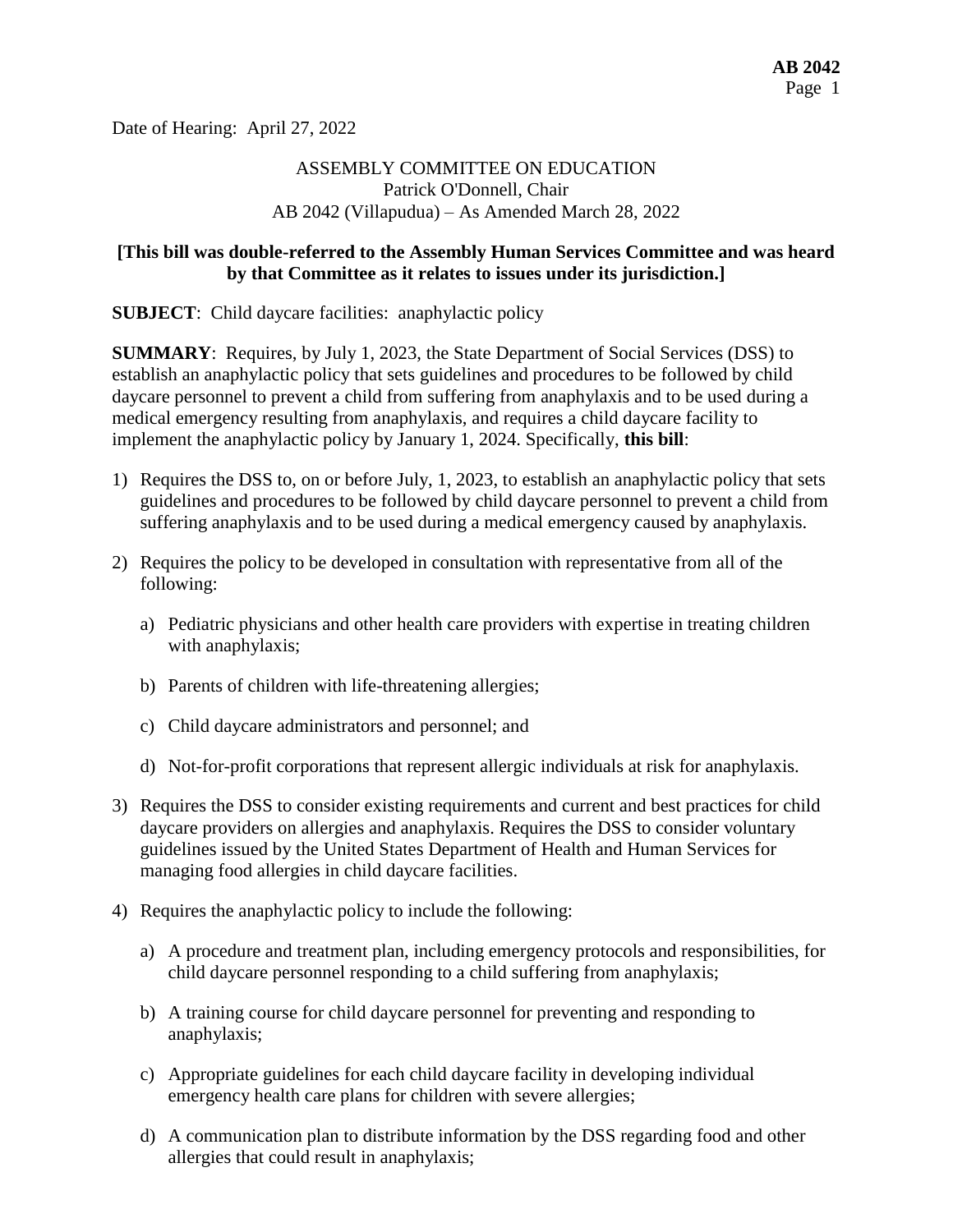- e) Strategies to reduce the risk of exposure to items that can cause anaphylaxis; and
- f) A communication plan for discussion with children that have developed adequate verbal and comprehension skills, and with parents or guardians of children about strategies to avoid exposure to unsafe food.
- 5) Requires trained personnel to carry undesignated stock epinephrine, to administer an appropriate weight-based dosage to a child believed to be having an anaphylactic reaction, and requires child daycare personnel who provide, administer, or assist in the administration of, or prescribe, epinephrine, to not be liable for any civil damages for ordinary negligence in acts or omissions resulting from the administration of epinephrine consistent with the anaphylactic policy.
- 6) Provides protection from liability for child daycare personnel that provide, administer, or assist in administration of epinephrine, or who prescribe epinephrine, for any civil damages for ordinary negligence resulting from administration of epinephrine.
- 7) Requires the DSS to create informational materials on the anaphylactic policy and to distribute the information on or before September 1, 2023 to daycare facilities as well as to post the materials on the DSS web site.
- 8) Requires the DSS to update the policy at least once every three years.
- 9) Requires a child daycare facility to implement the anaphylactic policy by January 1, 2024.
- 10) Requires, by January 1, 2024, upon enrollment of a child at a child daycare facility, and annually thereafter, a child daycare provider to notify the parent or guardian of the anaphylactic policy and to include contact information for a parent or guardian to learn more about the policy from the daycare provider.

### **EXISTING LAW**:

State Law:

- 1) Requires school districts, county offices of education (COEs), and charter schools to provide emergency epinephrine auto-injectors to school nurses or trained personnel who have volunteered to provide emergency medical aid to persons suffering or reasonably believed to be suffering from an anaphylactic reaction. (Education Code (EC) 49414)
- 2) Authorizes non-medical school personnel to administer the following medications to a pupil in an emergency, after receiving specified training:
	- a) Emergency epinephrine auto-injectors; and
	- b) Emergency glucagon, in the absence of a credentialed school nurse or other licensed nurse onsite at the school, may be administered to pupils with diabetes suffering from severe hypoglycemia. (EC 49414, 49414.5)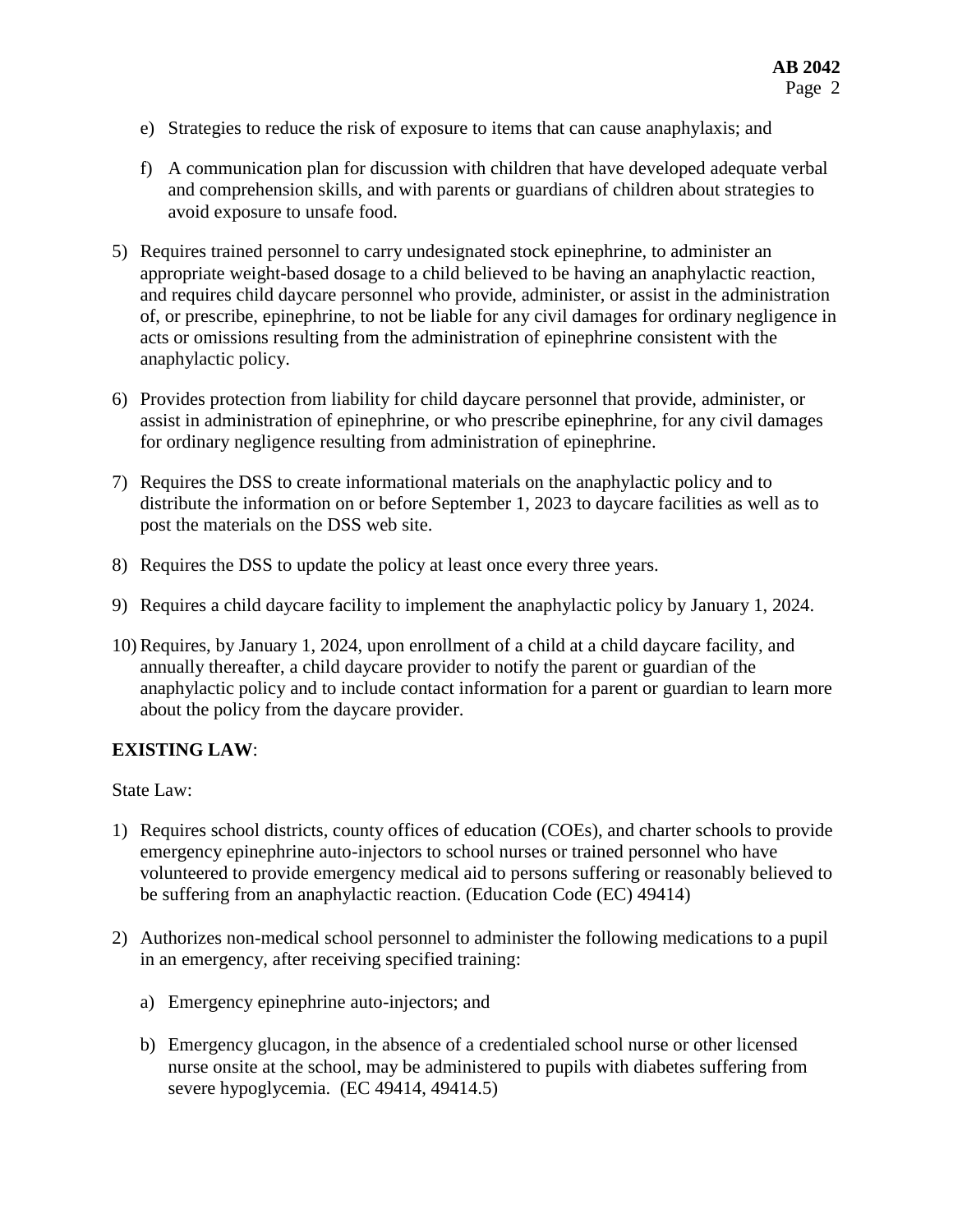- 3) Requires a qualified health supervisor at a school district, COE, or charter school to obtain, at minimum, one regular and one junior epinephrine auto-injector, and requires the schools to be responsible for stocking and restocking the epinephrine auto-injectors.
- 4) Requires a school district, COE, or charter school to ensure that employees who volunteer to provide emergency epinephrine auto-injectors to a child be provided defense and indemnification for any and all civil liability.
- 5) Authorizes a state agency, the California Department of Education (CDE), or a public school to accept gifts, grants, and donations to support the administration or training of emergency epinephrine auto-injectors including from a manufacturer or wholesaler of epinephrine autoinjectors. (EC 49414)
- 6) Authorizes a pharmacy to provide epinephrine auto-injectors to a school district, COE, or charter school if certain conditions are met. (Business and Professions Code (BPC) 4119.2)

## Federal law:

- 7) Requires the United States Secretary of Health and Human Services, in consultation with the United States Secretary of Education, to develop guidelines to be used on a voluntary basis to develop plans for individuals to manage the risk of food allergy and anaphylaxis in schools and early childhood education programs and make such guidelines available to LEAs, schools, early childhood education programs, and other interested entities and individuals, to be implemented on a voluntary basis only. (Section 112 of the Food and Drug Administration (FDA) Food Safety Modernization Act, 2011.12)
- 8) Requires school districts to provide a free appropriate public education to each qualified person with a disability who is in the school district's jurisdiction, regardless of the nature or severity of the person's disability, which includes reasonable accommodations required for the management of chronic medical conditions. (Section 504 of the Rehabilitation Act of 1973)
- 9) Prohibits discrimination by a daycare center or educational entity when admitting a child with disabilities into the program. (Title III of the Americans with Disabilities Act of 1990 (42 U.S.C. 12181 et seq.))

# **FISCAL EFFECT**: Unknown

# **COMMENTS**:

*Key provisions.* This bill requires the DSS to adopt a policy regarding food allergies and the administration of epinephrine by non-medical personnel in child daycares by July 1, 2023. The policy is required to be developed with input from medical professionals, parents, daycare providers, and other stakeholders. The bill requires all licensed daycare facilities to implement the anaphylactic policy by January 1, 2024.

The policy is to include a procedure and treatment plan that includes training for daycare personnel for preventing and responding to anaphylaxis, the authority to carry an undesignated stock of weight-based dosages of epinephrine, and in the event anaphylaxis does occur, personnel who provide, administer, assist in the administration of epinephrine, or prescribe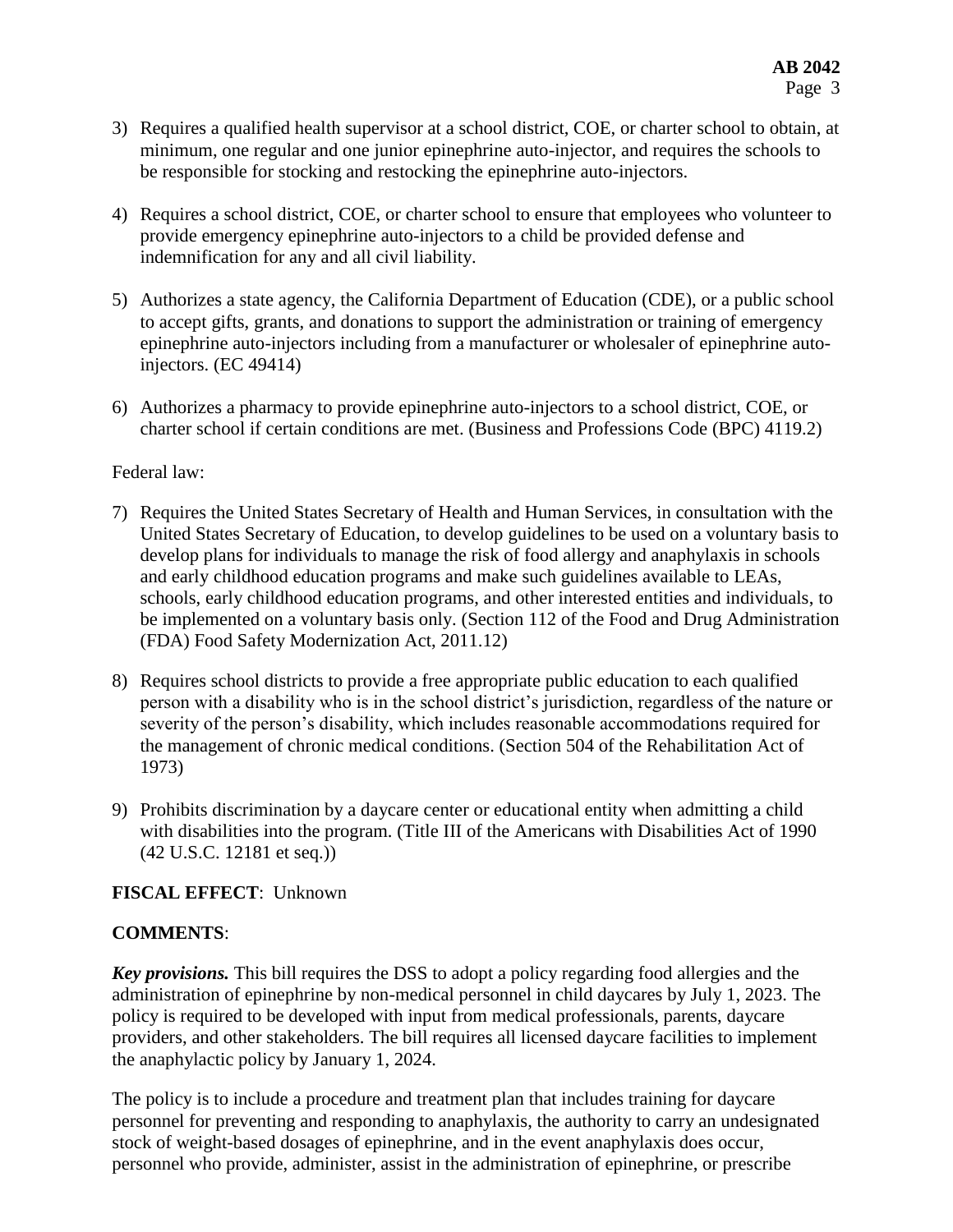epinephrine, as well as liability protections for the employees for civil damages for ordinary negligence.

*The Committee may wish to consider* whether all daycare facilities, which range from small family daycare homes to larger childcare centers, will have the capacity to implement this policy in the specified timeframe.

*Need for the bill.* According to the author, "AB 2042 will increase awareness for the signs and symptoms, among daycare settings, of potentially life-threatening food or venom allergic reactions known as "anaphylaxis". Anaphylaxis is of particular and growing concern in these settings as the rate of anaphylaxis is higher in children ages 0-to-4 than in any other age group. Furthermore, California health claims data points to a tremendous rise in anaphylaxis over the past 15 years (approximately 316%) which has led to an average of one in five children with a food allergy reporting one or more allergy-related emergency room visits in the previous year.

AB Bill 2042 is otherwise known as Elijah's Law (passed in the state of New York in 2019) in tribute to Elijah Silvera who suffered with milk allergies and unfortunately lost his life due to anaphylaxis while under the care of daycare provider who fed him a cheese sandwich. Enacting Elijah's Law in California will help to ensure daycare providers are further equipped to:

- Help prevent possibly life-threatening allergic reactions due to food or venom allergies;
- Through additional training, better recognize the signs and symptoms of anaphylaxis; and,
- Should an anaphylactic reaction occur, have the means to treat this condition by utilizing an appropriate weight-based dosage of epinephrine.

To ensure the health and well-being of the 976,000+ California children cared for in the approximately 13,000 daycare settings throughout the state, we should enact AB 2042. In so doing, AB 2042 will enable the Department of Social Services to collaborate with their licensed daycare providers to implement a comprehensive, coordinated approach of guidelines and procedures to help make sure we don't lose another infant or toddler to anaphylaxis."

*What is anaphylaxis?* According to the Mayo Clinic, allergies take place when an individual's immune system reacts to a foreign substance, produces antibodies to identify a particular allergen as harmful, and responds to the allergy, which can then manifest in the skin, digestive system, or airways. Anaphylaxis occurs when a person is exposed to something that they are allergic to and it causes a severe, potentially life-threatening reaction to the allergy. This type of reaction can cause an individual to go into shock, a sudden drop in blood pressure, and swelling of the airway, which blocks breathing. Anaphylaxis requires administration of epinephrine and a follow-up trip to the emergency room. The onset of symptoms usually occur within minutes, but can be delayed up to 30 minutes and, although rare, even hours after exposure. Nationally, pediatric emergency room visits for children with anaphylaxis increased from 5.7 to 11.7 per 10,0000 visits from 2009 to 2013. (Farbman, 2016)

*Incidence of severe food allergy among children and youth.* According to the Asthma and Allergy Foundation of America, approximately 5.6 million children or 7.6% have food allergies. In 2018, 4.8 million children under 18 years had food allergies over the previous 12 months.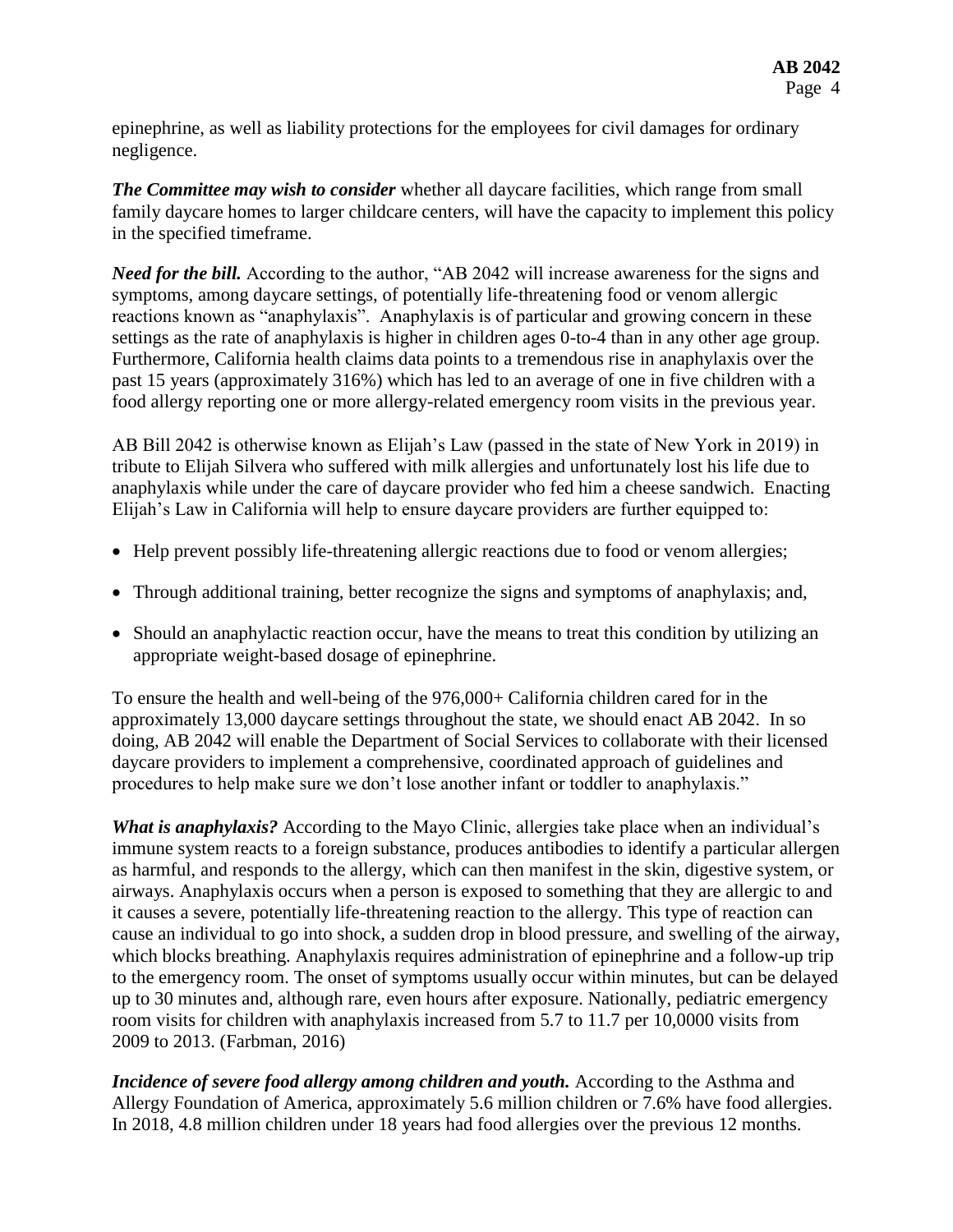Foods are the leading cause of anaphylaxis in children. Milk is the most common allergen for children, followed by egg and peanut. (Gupta, 2018)

An international study of food allergies concluded that the best available evidence indicates that food allergy has increased in many westernized countries. (Tang, 2016) According to the CDC, food allergies among children increased by 50% between 1997 and 2011. Today, one in 13 children has food allergies, and nearly 40% of these children have already experienced a severe allergic reaction. Many of these reactions happen at school.

*Epinephrine auto-injectors.* An epinephrine auto-injector (commonly called an "epi-pen" because its size and shape is similar to a writing pen) is a disposable medical drug delivery device that delivers a single measured dose of epinephrine, most frequently for the treatment of acute allergic reactions to avoid or treat the onset of anaphylactic shock. Anaphylactic shock can quickly cause death if untreated. Epinephrine auto-injectors can be obtained by prescription only.

California law has been amended to, among other things, permit school districts or COEs to provide emergency epinephrine auto-injectors to trained personnel, and to permit trained personnel to utilize the auto-injectors to provide emergency medical aid to persons suffering from an anaphylactic reaction. This bill seeks to extend these provisions to child daycare providers by providing them access to stock undesignated epinephrine medication for trained personnel to utilize in the event of emergency anaphylaxis.

*California's child daycare system.* California has a multifaceted system of licensed child daycares. The Early Childhood Development Act of 2020 authorized the transfer of most childcare programs to the DSS from the California Department of Education (CDE) effective July 1, 2021. The CDE continues to operate the California State Preschool Program (CSPP), which is administered through local educational agencies (LEAs), colleges, community-action agencies, and private nonprofit agencies. CSPP serves eligible children ages three and four for both part-day and full-day services and is the largest state-funded preschool program in the nation.

Under DSS, California offers multiple types of subsidized childcare and development programs: voucher-based childcare, direct contracts – Title 5 subsidized childcare, and the California Head State Collaboration Office. Childcare may be offered through these programs at a childcare center or in a family childcare home.

DSS's Community Care Licensing Division (CCLD) has the responsibility of licensing and monitoring the state's 12,768 daycare centers, which have a capacity to serve 663,454 children. There are an additional 2,201 licensed school-age daycare facilities with a capacity to serve 139,610 children.

Licensed childcare facilities are subject to federal and state disability laws. According to the DSS, 'Best practices related to the provision of incidental medical services (IMS) in childcare centers and family childcare homes," posted on February 4th, 2022, licensed childcare centers and providers are places of public accommodation and are subject to federal and state disability laws including the Americans with Disabilities Act (ADA), the California Unruh Civil Rights Act, and the California Disabled Persons Act. Child daycare providers of children with disabilities who have an individualized educational plan (IEP) (3 years of age and older) or an individualized family services plan (IFSP)(0-36 months of age) are required to provide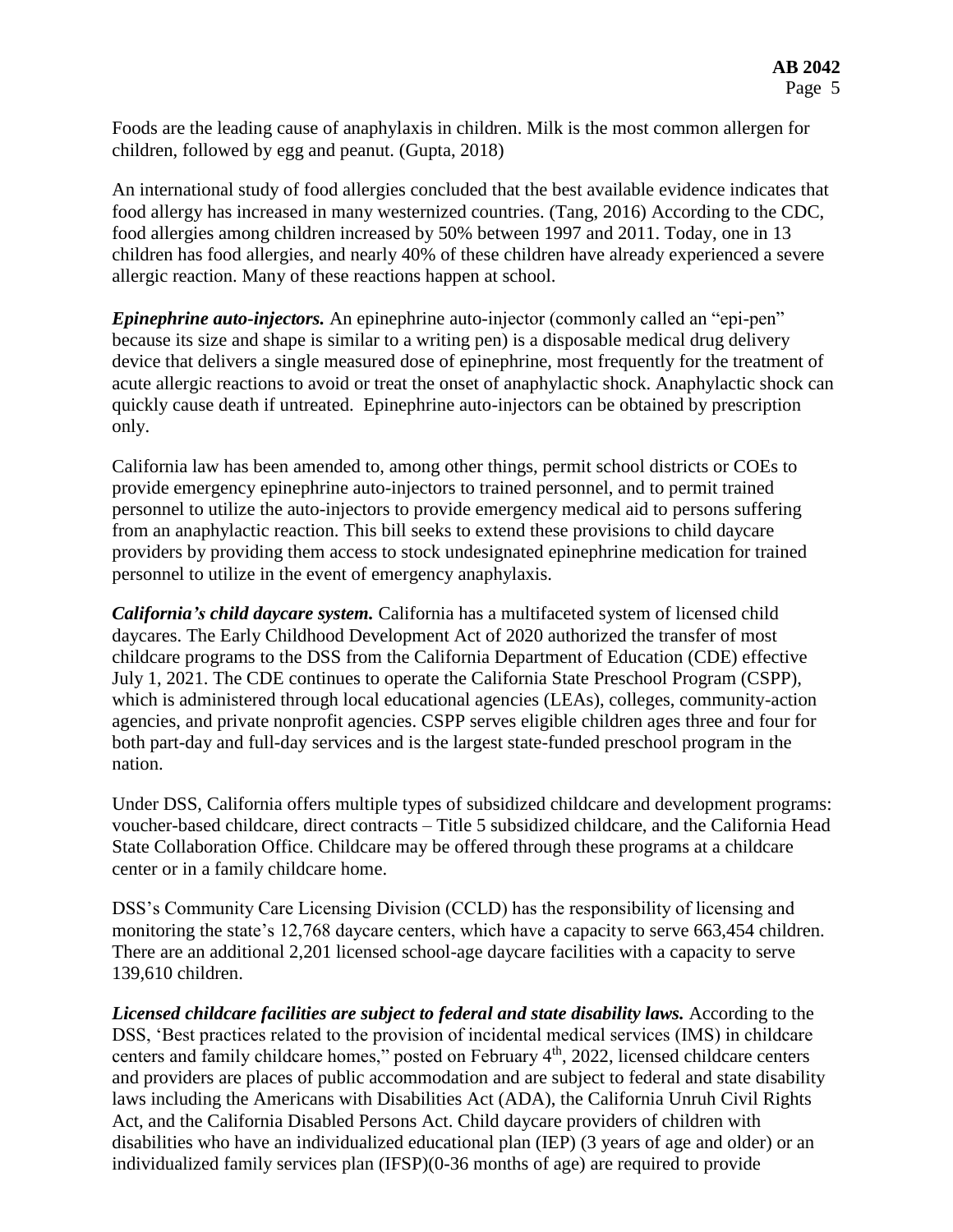modifications for children with disabilities. Licensed childcare centers and providers are responsible for ensuring that each child's needs can be met when the child is admitted under their care and throughout their attendance at that facility. Childcare providers may be required to undertake an individualized assessment if the provider receives a request to provide IMS which is the administration of medication to a child, as an accommodation to a child with disabilities.

Section 504 of the 1973 Rehabilitation Act applies to schools and programs that receive federal money and entitles students to accommodations for a wide range of health conditions, including life-threatening food allergy. The U.S. Department of Education's Office for Civil Rights lists allergy as an example of a hidden disability for the purpose of Section 504, and further explains how a food allergy, for many children, would be considered a disability under 504. Protections under Section 504 have been reinforced by the Americans with Disabilities Act of 1990 (ADA) and the ADA Amendments Act of 2008.

As stated in the DSS provider information notice 'Best practices', state law permits Incidental Medical Services (IMS) in childcare centers and family childcare homes in the case of emergency, including the administration of an epinephrine auto-injector to prevent or treat a lifethreatening allergic reaction. Although DSS clearly states that childcare providers permits IMS in the case of administering of an epinephrine auto-injector to treat an allergic reaction, it is not explicitly required in state law.

## *Recommended Committee amendments. Staff recommends this bill to be amended as follows:*

- 1. Recommend, rather than require providers to implement the anaphylactic policy to be developed by DSS.
- 2. Require the DSS to consult with specific labor organizations and the California Department of Education in developing the policy.
- 3. Clarify that the epinephrine is to be administered using an auto-injector.
- 4. Require the policy to include processes for child daycare personnel to volunteer to receive training on anaphylaxis and in administering an epinephrine auto-injector.
- 5. Clarify the indemnification for child daycare employees who participate and adhere to the policy.
- 6. Require the DSS to consider developing the anaphylactic training course in multiple languages.
- 7. Require the employee training to be provided at no cost and during regular work hours.
- 8. Require the DSS to consider making the training available online.
- 9. Clarify that the anaphylactic policy must comply with all relevant federal and state disability laws.

*Arguments in support.* The Food Allergy & Anaphylaxis Network (FAACT) writes, "Food allergies affect as many as 32 million Americans, including 6 million children. The prevalence of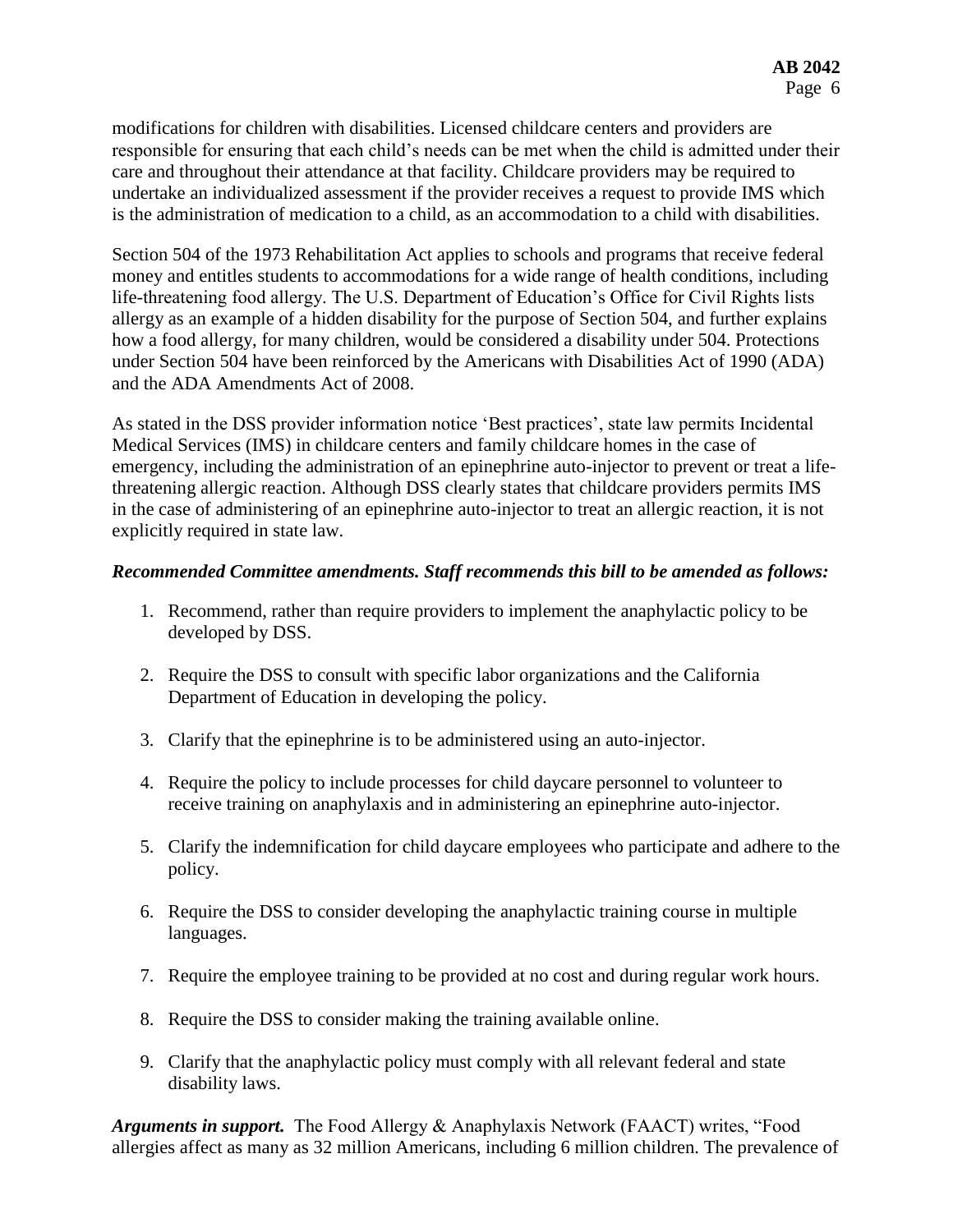food allergies appears to be increasing among children under the age of 18, and there is NO cure. Infants and toddlers are particularly at risk of a life-threatening allergic reaction because they are unable to communicate about their symptoms. Without proper training, it may be difficult for daycare providers to recognize the signs and symptoms of anaphylaxis – and act in a lifethreatening emergency. Managing a food allergy on a daily basis involves constant vigilance – something infants and toddlers are unable to do on their own. It is critical that special considerations be put in place for daycare settings. Every childcare provider must have policies and procedures in place to prevent anaphylaxis – and have the training to recognize and treat symptoms should an event occur by administering the appropriate weight-based dosage of autoinjectable epinephrine to infants and toddlers under their care."

*Arguments in opposition* The California School Employees Association (CSEA) writes, "The California School Employees Association (CSEA) has taken an Oppose Unless Amended position on AB 2042 because it lacks important safety protections for classified employees. AB 2042 would require the DSS to create an anaphylaxis plan for childcare providers. CSEA recognizes the intent of this legislation and supports providing students with lifesaving emergency care. However, this bill lacks important protections for childcare providers. Classified employees are not usually medical professionals. They do not necessarily have the training necessary to diagnose children with anaphylaxis, and most school employees have never administered epinephrine. Therefore, they must be provided with the proper training by a medical professional. Additionally, the training must be provided during paid time."

*Related legislation.* AB 2640 (Valladares) of the 2021-22 Session would require the CDE to create the "California Food Allergy Resource Guide" for voluntary use by LEAs to protect pupils with food allergies within schools and early education centers.

AB 3342 (Bauer-Kahan) of the 2019-20 Session would have required the DSS to authorize child daycare facilities to keep emergency epinephrine auto-injectors onsite to be administered by trained, volunteer personnel to provide emergency medical aid to a person who is suffering, or reasonably believed to be suffering, from an anaphylactic reaction; would also have required the DSS to develop a training program for the participating personnel, which would include components, including, but not limited to, techniques for recognizing symptoms of anaphylaxis and emergency follow-up procedures. This bill was held in the Assembly Human Services Committee.

AB 1386 (Low) Chapter 374, Statutes of 2016, permits a pharmacy to furnish epinephrine autoinjectors to an authorized entity if they are furnished exclusively for use at or in connection with an authorized entity; an authorized health care provider provides a prescription; and, the records are maintained by the authorized entity for three years. Specifies that authorized entities include, but are not limited to, daycare facilities, colleges and universities, summer and day camps, sports leagues, scout troops, before and after school programs, recreational parks and other places where children and adults could come into contact with potentially life-threatening allergens.

SB 738 (Huff) Chapter 132, Statutes of 2015, provides qualified immunity to physicians who issue prescriptions for epinephrine auto-injectors to school districts for emergency use on individuals afflicted with anaphylactic reaction.

SB 1266 (Huff) Chapter 321, Statutes of 2014, requires school districts, COEs, and charter schools to provide emergency epinephrine auto-injectors to school nurses or trained personnel